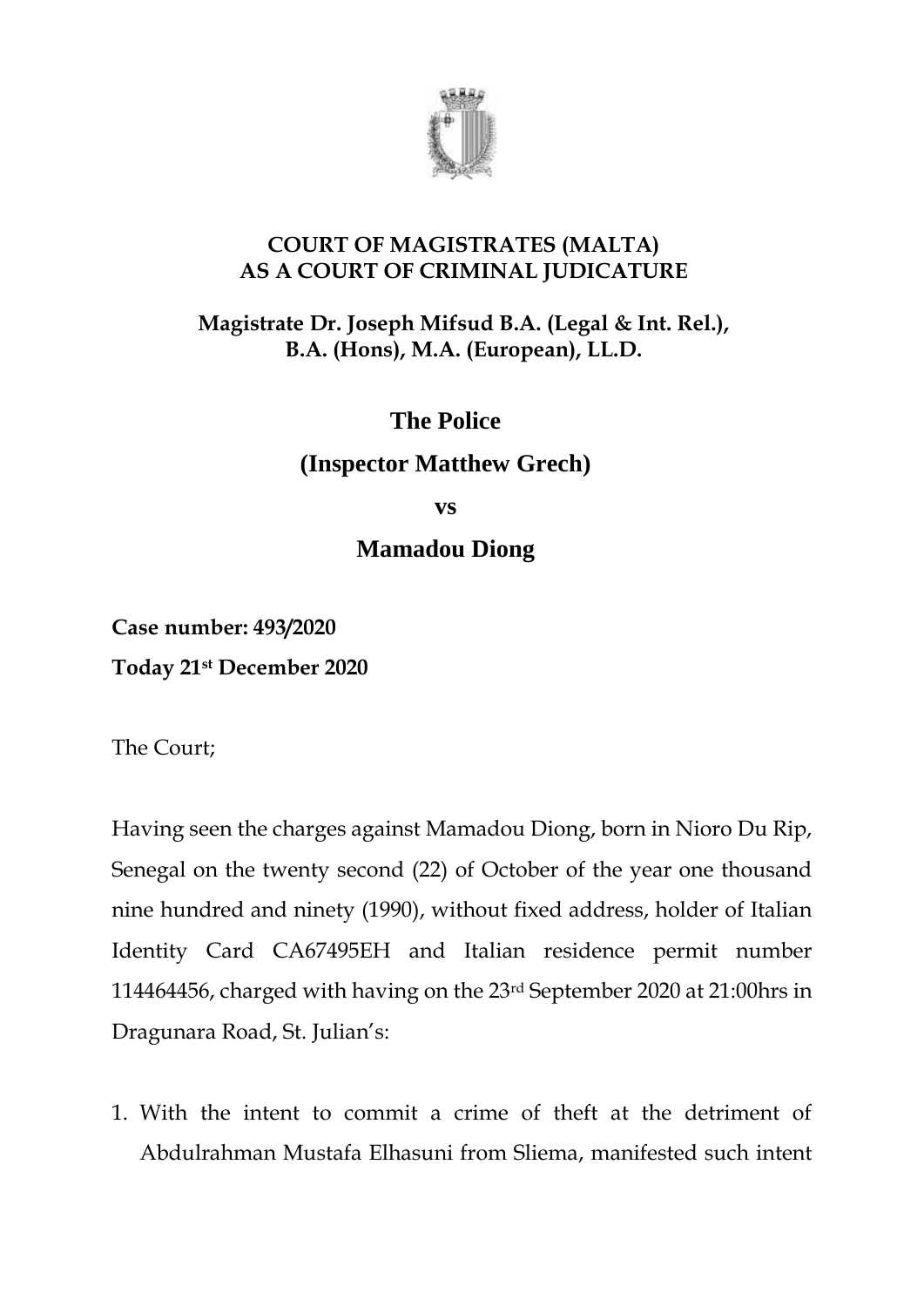by over acts and commenced the execution of the crime which was not completed in consequence of some accidental cause independent of his will which theft if completed would have been aggravated with 'violence', 'amount' and 'time'.

Also for having on the 23rd September 2020 and the months before in the Maltese islands:

2. Lead an idle and vagrant life.

This Honourable court is humbly being requested to apply Section 533(1) of Chapter 9 of the Laws of Malta, as regards to the expenses incurred by the Court for appointing Experts.

Having seen Articles 41(a), 261(a)(c)(f), 262(1)(b), 267, 270, 280(2) and 338(w) of Chapter 9 of the Laws of Malta;

Having seen the Note of Submissions by the Prosecution presented on the 10th December 2020 and the Note of Submissions presented by Mamadou Diong on the 15th December 2020;

Having seen the documents exhibited and all the acts of the proceedings;

#### *Witnesses*

In these proceedings the Court heard seven (7) witnesses as follows: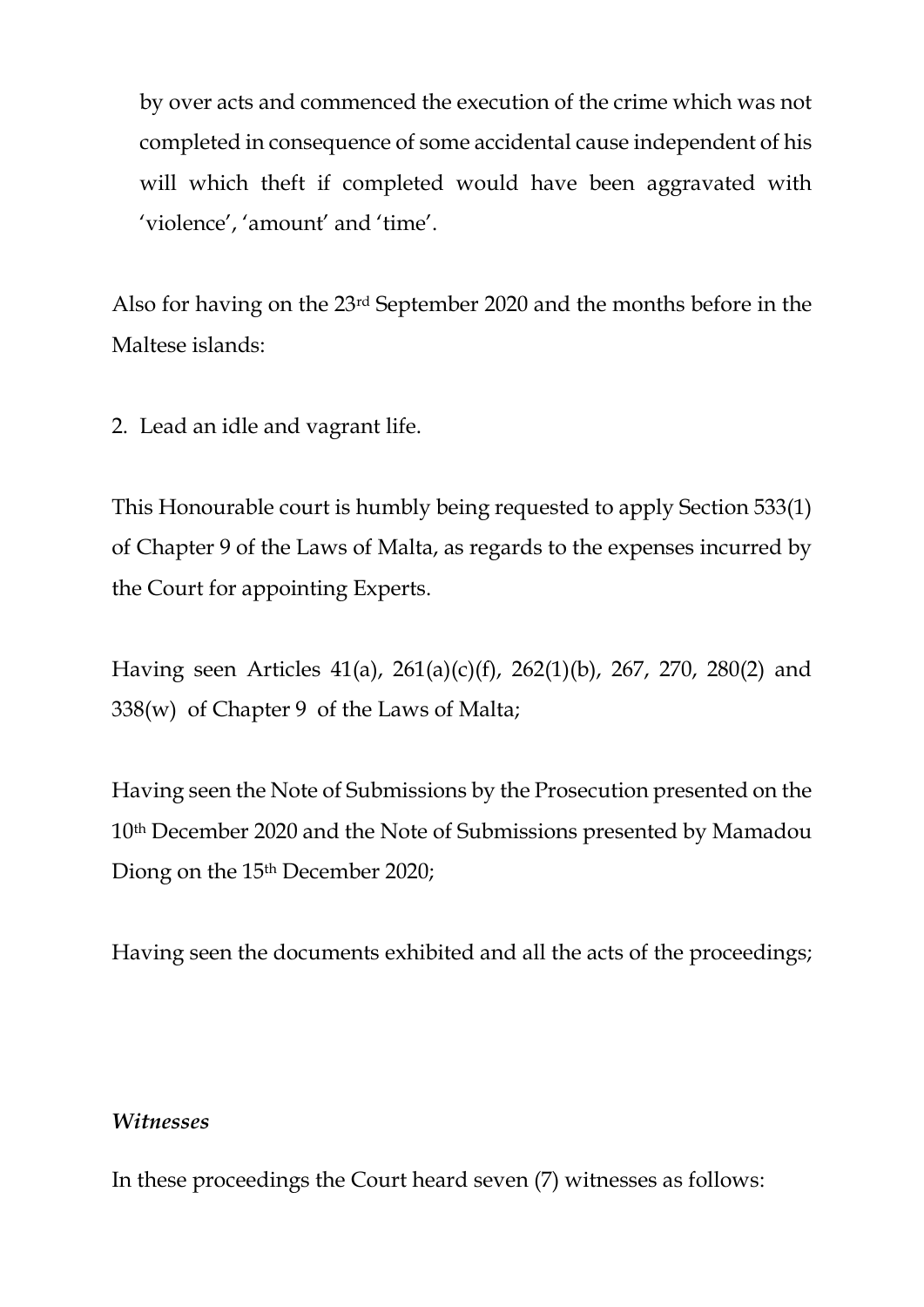Abdulrahman Mustafa Elhasuni (*a fol* 24 et. seq.); PS 430 Andrew St. John (*a fol* 28 et. seq.); Inspector Matthew Grech (*a fol* 34 et. seq.); PC 1442 Kevin Spiteri (*a fol* 45 et. seq.); PC 1113 Ramsis Tonna (*a fol* 47 et. seq.); Joseph Grech (*a fol* 49 et. seq.); Jonathan Mizzi (*a fol* 52 et. seq.).

### *The facts*

On the 25th September 2020, Mamadou Diong was arraigned under arrest and accused with the attempted aggravated theft at the detriment of Abdulrahman Mustafa Elhasuni and also for having lead an idle and vagrant life;

Evidence brought by the prosecution and the testimony of the parte civile Abdulrahman Mustafa Elhasuni, have all mentioned the fact that the parte civile was agitated, went inside the Golden Tulip Vivaldi Hotel asking for help and there was in actual fact Mamadou Diong present outside the Hotel waiting outside, and going after him;

All witnesses of the prosecution have identified the accused, as the person indicated including the police on site, RIU officers, and the Hotel's security;

CCTV Footage and stills show that the parte civile entered Vivaldi Hotel in an agitated manner and was even looking behind his back, pointing to the accused and gesticulating to the accused already outside of Golden Tulip Vivaldi Hotel;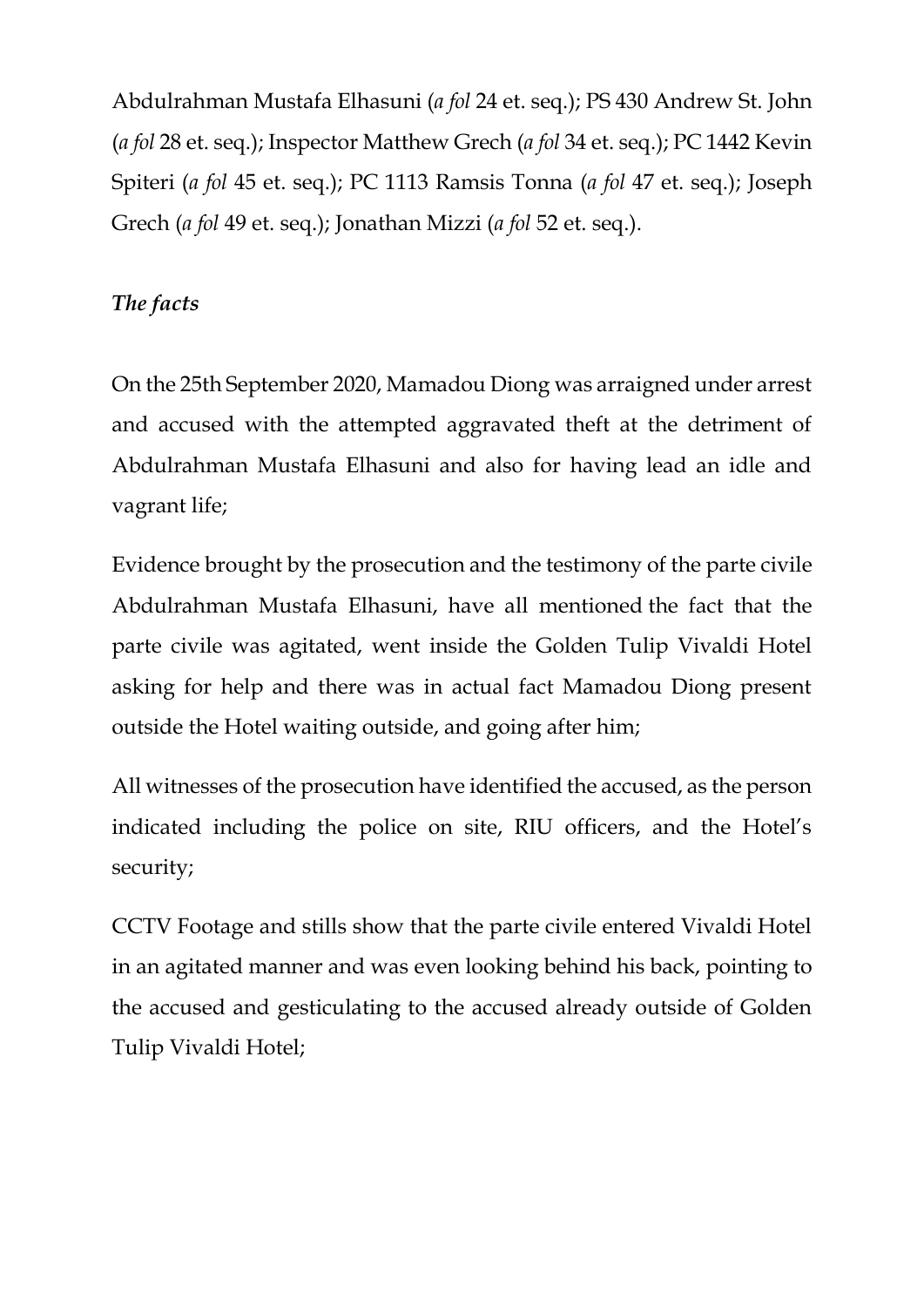The accused did not tender any evidence in this case, as he holds that the prosecution did not prove its case beyond a reasonable doubt for a number of reasons and mentions that<sup>1</sup>:

- 1. **From the outset and all throughout proceedings, the accused, who is presumed innocent, always proclaimed his innocence.**
	- i. As per the Police Report of the 23<sup>rd</sup> September 2020, at page 10 of the Court File, 6 th paragraph, last line, the following was noted:

*He* [the accused] *had been previously given his rights by same PS. 430, however without being directly asked anything in relation with the case, he categorically denied his involvement*. 2

ii. In his statement, given on the 25<sup>th</sup> September 2020 he stated:

*That is not true I never tried to rob anyone in my life* (pg. 17, 10<sup>th</sup> line).

On being asked:

*Am I right by saying that you desperately need money and you tried to rob this man?* (pg. 17, 8th line from the bottom)

The accused replies:

<u>.</u>

*No that is not true. If I need money I don't go to this man to get money* (pg. 17, 7 th line from the bottom).

The accused indicated that he lived in Sliema; **if he wanted to rob someone would he have needed to go all the way to St. Julian's to do so? Would he not have found someone on the way from Sliema to St. Julian's? Did he have to specifically target the parte civile?**

<sup>1</sup> Note of Submissions presented by Mamadou Diong on the 15th December 2020;

<sup>&</sup>lt;sup>2</sup> Emphasis added by the accused – parts in bold throughout this Note of Submissions are for emphasis.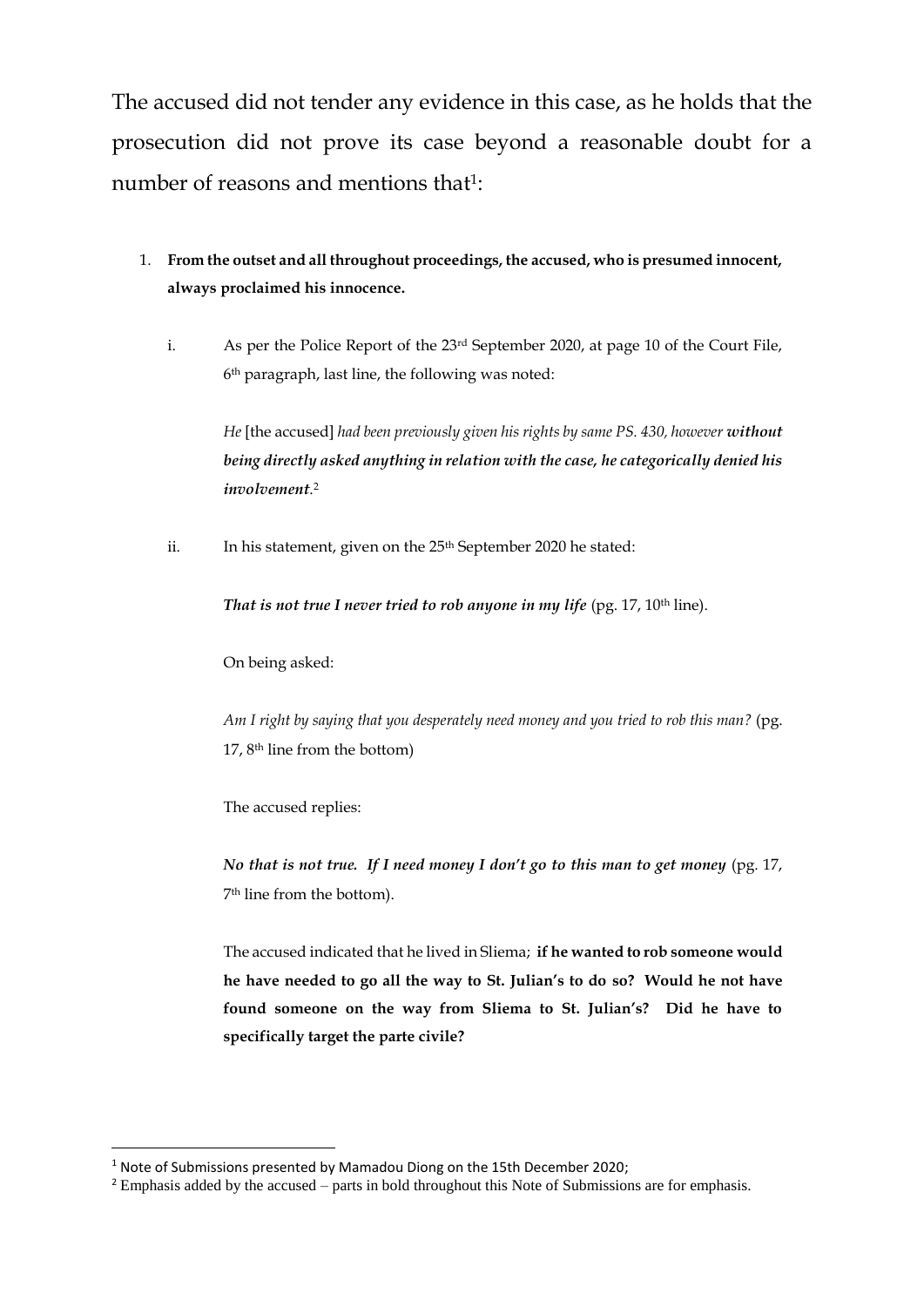iii. The Rapid Intervention Unit (RIU), namely PC 1442 Kevin Spiteri, officer who testified in the sitting of the 18th November 2020, indicated that **the accused was co-operative**:

*So we went on him and told him to come and sit down. But he was ok and complying with us*. 3

PC 1442 upon cross-examination further added:

*He did not cause any trouble with us*. 4

**Would it be logical for the accused, if he was truly involved in the attempted aggravated theft to remain on site and not try to flee?** 

iv. Inspector Grech during the sitting of the 18<sup>th</sup> November 2020 testified that **the accused** *denied that with someone else he tried to mug* **Elhasuni** (pg 35 of the Court File – 6<sup>th</sup> and 7<sup>th</sup> line). PC 1442 Kevin Spiteri also indicated that **the accused wanted to file a police report against the alleged victim of this alleged aggravated theft** (pg 45 of the Court File  $-$  6<sup>th</sup> /7<sup>th</sup> line from bottom). This was also confirmed by the testimony given by PC 1113 Ramsis Tonna on the 18<sup>th</sup> November 2020 (Pg 47 of the Court File  $-$  9<sup>th</sup> line from beginning of questioning).

#### **Having Considered:**

The principle regarding the "burden of proof" is one that he who alleges something has to prove it. In fact reference can be made to what Manzini states in his book entitled *Diritto Penale*:

*"il cosi detto onere della prova cioe' il carico di fornire la prova spetta a chi accusa," (onus probandi incumbit qui asserit).*

<sup>1</sup>  $3$  Pg 45 of the Court File -  $8<sup>th</sup>$  and 9<sup>th</sup> line;

 $4$  Pg 46 of the Court File –  $3<sup>rd</sup>$  and  $4<sup>th</sup>$  line.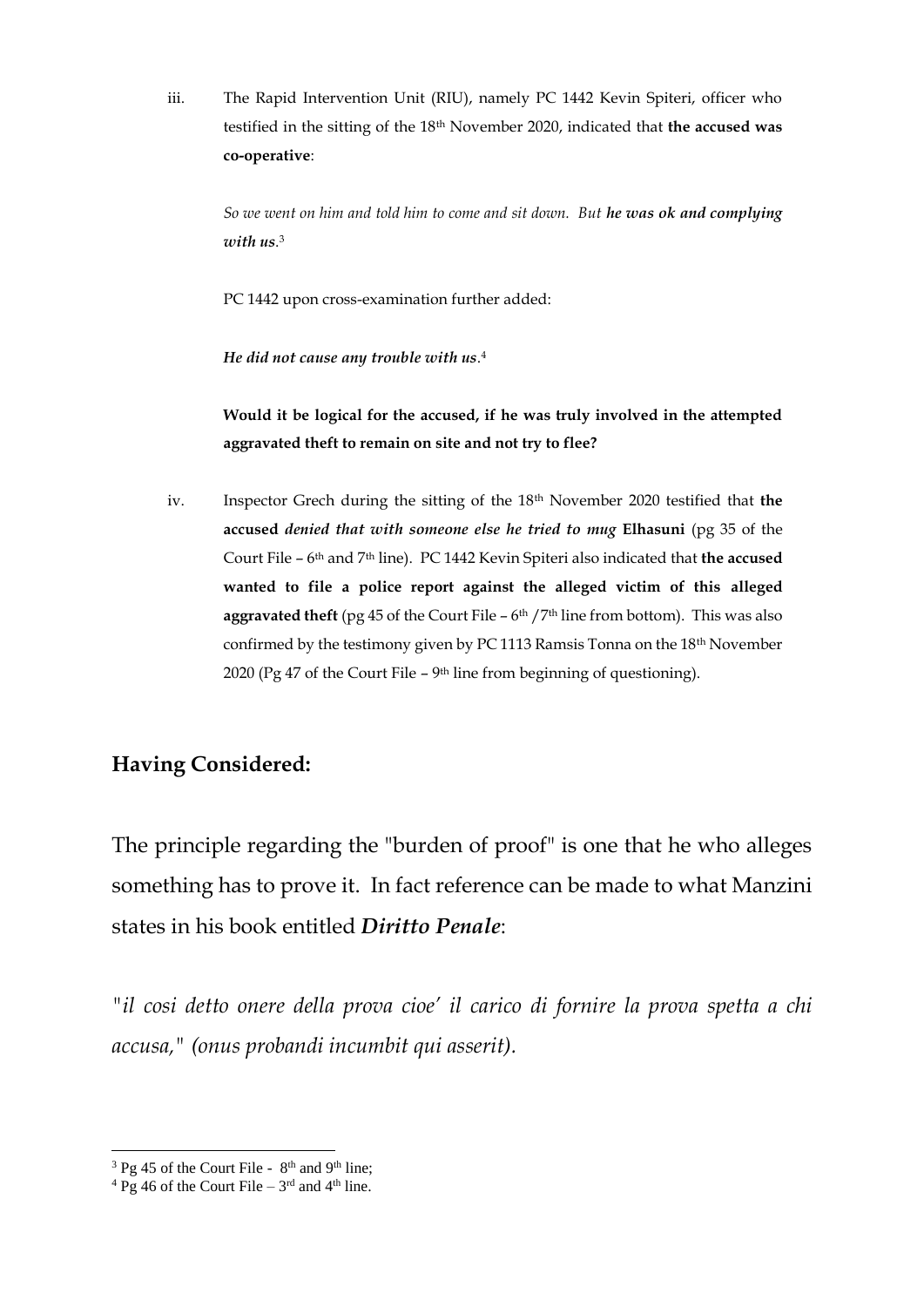Thus, the result is one that in criminal cases the onus of proof rests on the prosecution during the whole case and it is only by exception that the accused is to dispute anything for example the defence of insanity. However, in this case the accused did not rest solely on the evidence brought forward by the prosecution but also offered a Note of Submissions to dispute what was being alleged in his regard.

In such a case and in such circumstances the presiding magistrate ought to apply good sense in that such adjudicator ought to be morally convinced of such facts as attempted to be reached and proved by the prosecution.

In the case at point the only witness who alleges the attempted theft is the parte civile who explains what had actually occurred.

Whereby article 637(2) of the Criminal Code provides for the credibility of the witness which has to be left in the discretion of those judging facts by taking into consideration the character and conduct of the witness.

It has been held by this Court in the Criminal Appeal: **"Il-Pulizija vs. Joseph Thorne"** [9.7.2003] that not every conflict of evidence should automatically lead to the acquittal of the accused. But the Court, in cases where the evidence is conflicting, should evaluate the evidence according to the criteria laid down in article 637 of the Criminal Code and then reach its conclusion as to whom it should believe or not believe and whether it should believe him wholly or in part or not at all.